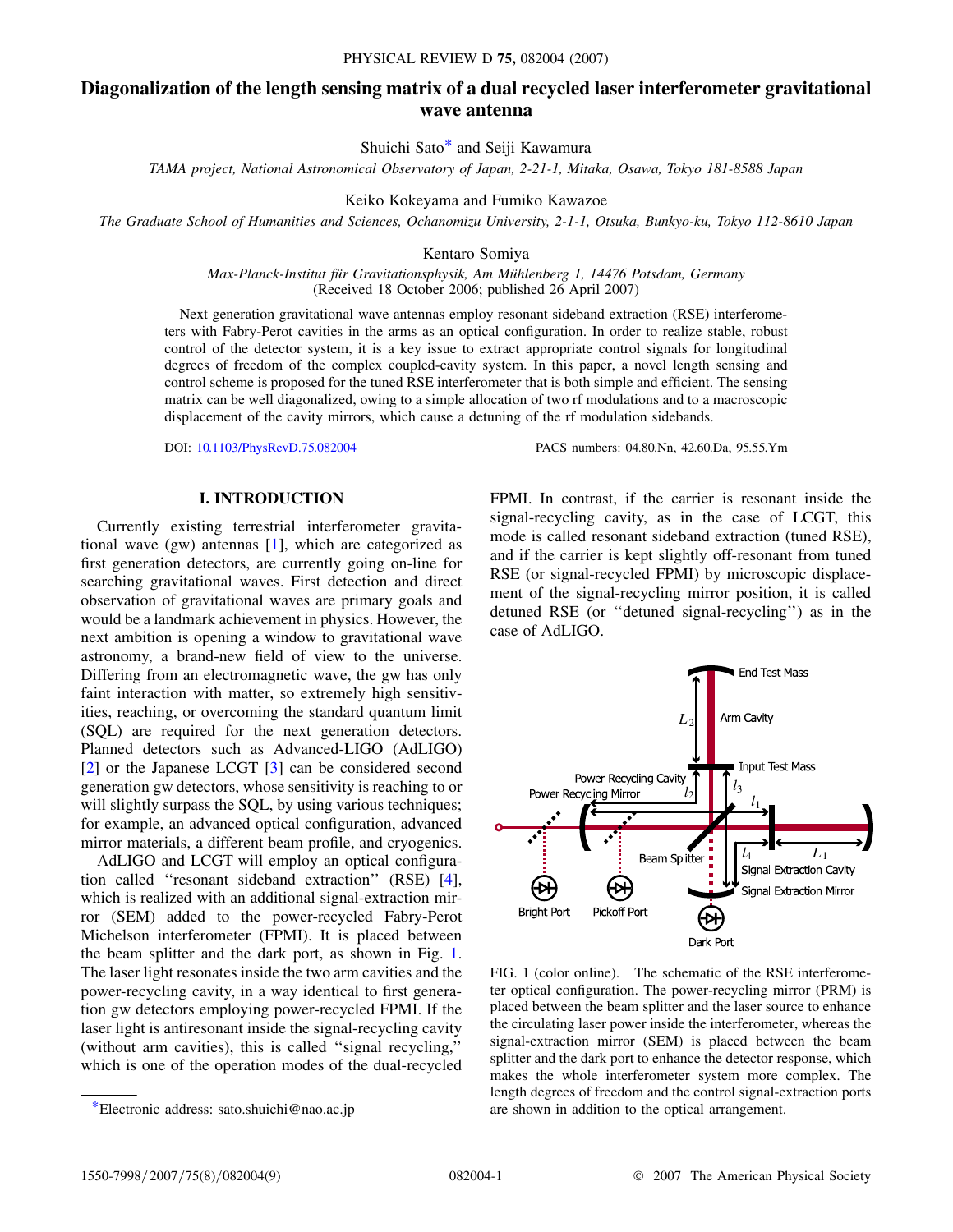#### SATO, KAWAMURA, KOKEYAMA, KAWAZOE, AND SOMIYA PHYSICAL REVIEW D **75,** 082004 (2007)

The most significant reason for adopting the RSE configuration for LCGT is a thermal problem. LCGT plans to use cryogenic test masses around 20 K, and so the heat dissipation due to losses of the laser power in the mirror substrates can become a serious problem. By increasing the finesse of the arm cavities and by implementing RSE, one can reduce the circulating power in the power-recycling cavity while maintaining shotnoise-limited sensitivity. One of the merits of RSE for AdLIGO is also a thermal issue. RSE can reduce the heat dissipation inside the mirror substrates and accordingly suppress the thermal lensing effect that can cause an imperfect interference at the signal detection ports. Another merit for AdLIGO is that the shotnoise level at the particular frequency band of interest can be improved by using detuned RSE [[2\]](#page-8-1). This is a very significant feature for particular gw sources such as mergers of compact binary systems.

Only when all of the test masses and other interferometer optics are kept at appropriate positions to make the laser light resonant and interfere properly inside the interferometer, the interferometer works as a gw antenna, producing a linear signal proportional to the gw strain. Therefore, precise position control of the optics is indispensable for keeping the interferometer operational. Thus, one of the most important roles of the signal sensing scheme is to provide appropriate error signals for the degrees of freedom to be controlled. When the system is multi-degree-offreedom and needs multiloop control, the mixing of signals with each other could cause serious problems [\[5\]](#page-8-4). The primary goal of this study is, therefore, to extract a diagonal sensing matrix, providing appropriate error signals independently without a signal admixture of other degrees of freedom.

In this paper, the emphasis is placed on the description of a sensing scheme that gives a diagonal sensing matrix, and an optimization of the optical configuration parameters of RSE using both analytical and numerical simulations. The numerical simulations were performed using FINESSE simulation software [\[6](#page-8-5)]. This scheme was originally developed on the assumption of implementation for tuned RSE; however, it could also be applicable for detuned RSE.

### **II. REVIEW OF THE LENGTH SENSING AND CONTROL SCHEME**

The baseline of the signal sensing method for the RSE interferometer is to use the Pound-Drever-Hall (PDH) [\[7\]](#page-8-6) technique and its extended scheme; using different wavelengths of light which behave differently for each optical system. Therefore, the main issue of designing a signal sensing scheme is to determine the modulation and demodulation scheme, the arrangement of modulation sidebands. In this sense, the sensing scheme is associated one to one with the arrangement of the rf modulation(s); the number of the modulations, the resonance conditions of the modulations inside cavities, and the Schnupp asymmetry factor [\[8\]](#page-8-7).

For the first generation interferometers, an extended PDH technique is commonly used as the signal sensing method. The laser light is phase modulated at an rf frequency before illuminating the interferometer, then the light from the appropriate signal-extraction ports is photodetected and demodulated with a rf local signal to extract the sensing signals. Efficient signal extraction is achieved with intentional macroscopic asymmetry for the Michelson interferometer arm lengths, which is called premodulation or Schnupp modulation technique for a gw interferometer application. The total number of longitudinal degrees of freedom to be controlled for the power-recycled Fabry-Perot Michelson interferometer configuration is four: common and differential length of the arm cavities, powerrecycling cavity (PRC) length, and Michelson differential length. In order to extract the four sensing signals, a single rf phase modulation and three signal-extraction ports (bright, dark and pickoff ports) are dedicated.

On the other hand, for the RSE configuration, with the additional signal-recycling mirror, there are five longitudinal degrees of freedom to be controlled, which are defined in Table I. The addition of the extra mirror makes the interferometer a more complex, multiply coupled-cavity system, which consists of arm cavities, power- and signalrecycling (extraction) cavities.

In connection with the additional degrees of freedom, a double modulation and demodulation scheme (DMD) was introduced to the gw laser interferometer. By introducing another set of modulation sidebands, there are increased combinations of beat signals between carrier and modulation sidebands. The conventional single modulation scheme extracts the signals from the beating between the carrier and the phase modulation sidebands, whereas DMD utilizes the beating between two modulation sidebands at different frequencies (see Appendix A).

In preparation of an eventual realization of the advanced optical configuration, there were several tabletop experiments of RSE systems to study the sensing and control method, and to demonstrate the feasibility of the dual recycling with FP cavities: Caltech [[9\]](#page-8-8), Florida [[10](#page-8-9)], and Australia [\[11\]](#page-8-10). These are all for a detuned operation of

TABLE I. The definition of length degrees of freedom, which are defined as modulo wavelength of the laser  $\lambda$ , whereas Schnupp asymmetry is defined as macroscopic length.

| Name                    | Symbol        | Definition  | Derivative         |
|-------------------------|---------------|-------------|--------------------|
| Common arm length       | $L_{+}$       | $L_1 + L_2$ | $\delta L_{+}$     |
| Differential arm length | $L_{-}$       | $L_1 - L_2$ | $\delta L$         |
| PRC length              | $l_{\rm p}$   | $l_1 + l_2$ | $\delta l_{\rm p}$ |
| Michelson length        | L             | $l_1 - l_2$ | $\delta l$         |
| SEC length              | $l_{\rm s}$   | $l_3 + l_4$ | $\delta l_{\rm s}$ |
| Schnupp asymmetry       | $l_{\rm sch}$ | $l_1 - l_2$ |                    |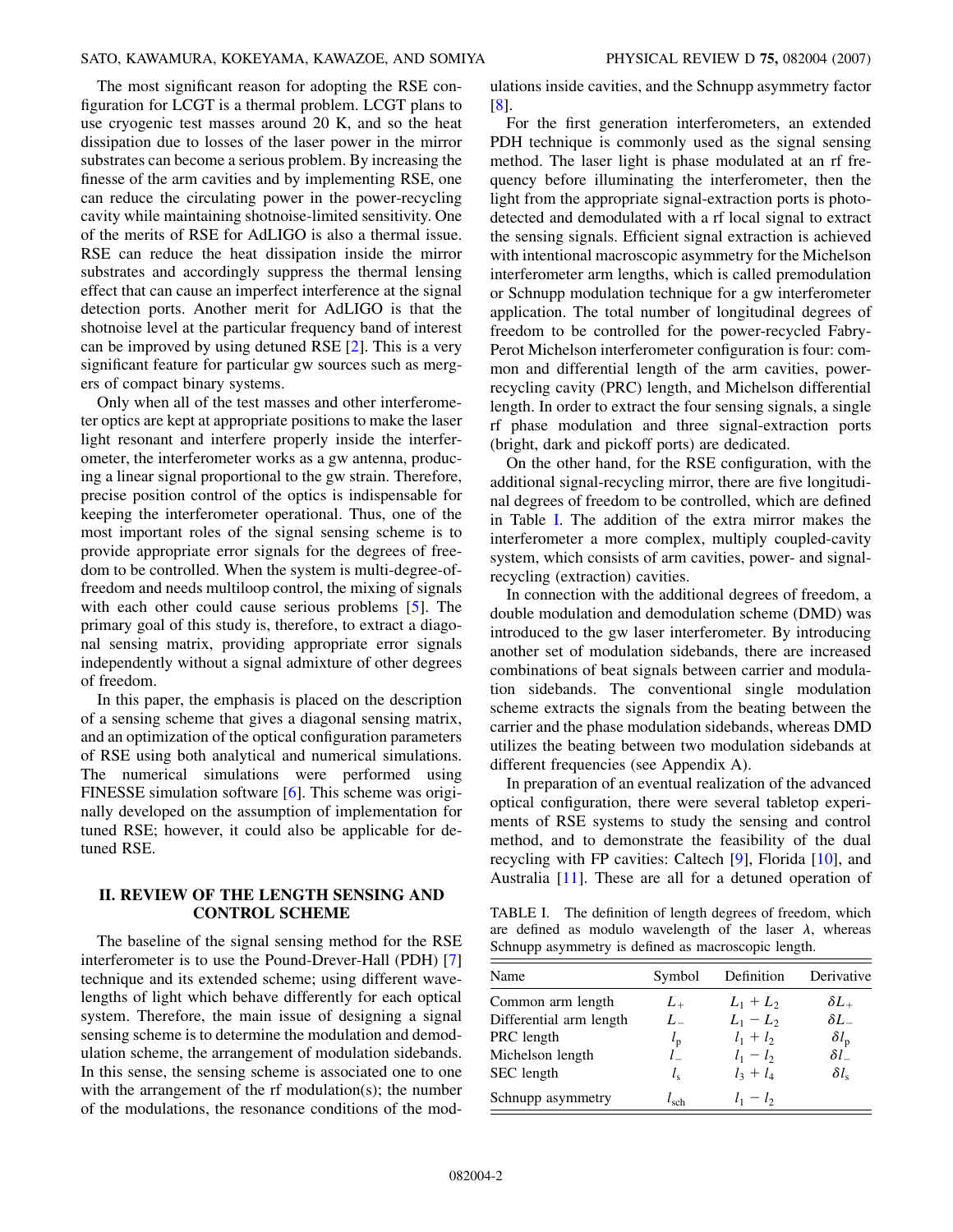RSE, i.e. AdLIGO, and a prototype experiment on the 40 m interferometer at Caltech [\[12\]](#page-8-11), and the 4 m interferometer at the National Astronomical Observatory of Japan are now in progress [\[13](#page-8-12)].

For the most appropriate design of the signal sensing system, many factors should be carefully considered:

- (i) Diagonal sensing matrix: It is ideal that five error signals for longitudinal degrees of freedom are extracted independently, without significant cross talk with other signals.
- (ii) Robust signal extraction: The signal sensing matrix should be robust enough to any possible imperfections and asymmetry of the interferometer.
- (iii) Less noise coupling: Some of the noises appear at the signal readout port in combination with the parameters that the sensing design had intended, and therefore the noise coupling efficiency should be suppressed low enough.
- (iv) Easy lock acquisition: The whole interferometer system should be rendered operational easily from an uncontrolled state. The dynamical nature of the five error signals are important during the lock acquisition process.

Suppose there is a system with *i* degrees of freedom that are to be controlled, and there is an identical number *i* of extracted signals. In general, each of these signals can have some sensitivity for all *i* degrees of freedom. However, they should be linearly independent from each other at least in principle, so that they could close stable feedback loops. Furthermore, it is well known that the feedback signals should be as diagonal as possible to ensure a robust control of the system.

There are two ways of diagonalization: optically diagonal state and electronically diagonal state. If each of the extracted signals is sensitive to only one of the degrees of freedom, this case is called an optically diagonal state. Whereas, if the extracted signals are linearly independent, it is possible to reconstruct a diagonal state by manipulating the signals electronically (or digitally on the computer), which is referred to as an electronically diagonal state.

As far as control signals are concerned, both are thought to be almost equivalent; however, the optically diagonal state might have some potential advantages when the signal to noise ratio, dynamical nature of lock acquisition, and robust control of the systems are taken into account. Therefore, among these points of view, the emphasis was especially placed on the optically diagonal sensing of the five error signals for the longitudinal degrees of freedom, because that is where the true advantage of this signal sensing lies. In the following sections, the above items are discussed in connection with the newly proposed signal sensing scheme.

Summarizing the argument, RSE needs an appropriate signal sensing and control scheme for five longitudinal degrees of freedom, which should be good enough for such requirements as a diagonal sensing matrix, robust signal extraction, less noise coupling, and easy lock acquisition. The thing to be considered first is a signal separation (diagonal sensing matrix in its ultimate sense) in a sense that the control scheme should work properly. Both electronic diagonalization using nondiagonal sensing signals and optical diagonalization should work well in principle; however, the authors think that the optically diagonal state might have some potential advantages. To confirm that, a prototype experiment for demonstration of tuned RSE is under way at the National Astronomical Observatory of Japan [[13](#page-8-12)].

## **III. DIAGONALIZED SIGNAL SENSING**

### **A. Allocation of modulations**

 $L_{+}$  and  $L_{-}$ , the common and differential arm cavity length signals, are expected from the premodulation signal sensing scheme, beating the carrier and phase modulated sideband fields. The significant enhancement of the carrier field inside the two arm cavities results in huge phase sensitivities in extracting the signals for  $L_+$  and  $L_-$ . This means both *L*-signals can be extracted relatively independently, without much admixture of any other longitudinal signals, or in other words, the sensing matrix for them is almost diagonal. On the other hand, for the  $l_p$ ,  $l_s$ , and  $l_a$ signals of the central part of the RSE interferometer, it is known from preceding studies that extracting independent signals is not easy. Therefore, the main issue here is to identify a sensing scheme that enables a diagonal sensing matrix.

By analyzing the optical configuration of RSE closely, the complicated optical system turns out to be an intricately connected cavity system. Furthermore, when one concentrates on the central part of the interferometer, consisting of input test mass, recycling mirrors, and beam splitter, the dual-recycled Michelson interferometer can be regarded as a coupled cavity (Fig. [2](#page-3-0)). Thus the issue is now reduced to the signal extraction of the coupled cavity.

One of the important features of the PDH scheme is to make use of different responses (or, equivalently, different field enhancements) of the optical fields inside optical systems. Therefore, a different arrangement of the two sets of sidebands for the coupled cavity is essential. The simplest, straightforward, and natural allocation would be that one of the sidebands circulates both inside PRC and signal extraction cavity (SEC) , whereas the other sideband resonates only inside the PRC, as is shown in Fig. [2.](#page-3-0) The  $l_s$ signal could be extracted due to the above difference between the two sidebands; in contrast, the  $l_p$  signal could be obtained making use of the difference of field enhancements inside the PRC.

The concepts of the suggested signal-extraction scheme can be summarized in the following: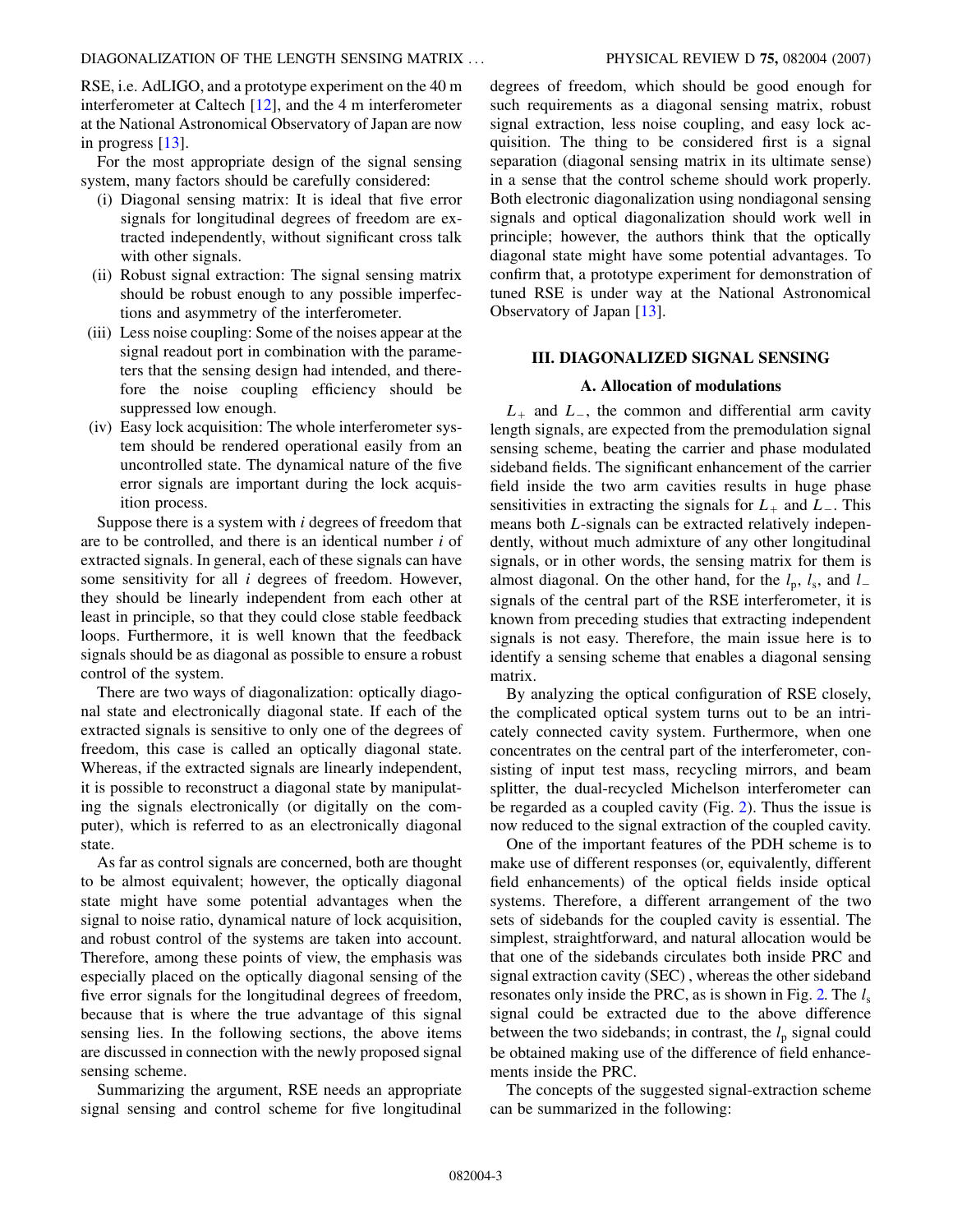<span id="page-3-0"></span>

FIG. 2 (color online). Resonant conditions for optical fields, carrier, and modulation sidebands. Optical fields are color coded. The legend in the upper left indicates the order of the fields, entering the interferometer from the left (laser). The carrier field resonates inside both arm cavities and the power-recycling cavity, which gives enhanced response to gravitational wave signals. The phase modulation is designed to circulate inside the power-recycling and the signal-extraction cavity, whereas the amplitude modulation circulates only inside the power-recycling cavity. The central part of RSE, the dual-recycled Michelson interferometer, can be viewed as a coupled cavity, as is shown in the lower figure. The coupling connecting the two cavities is indicated by a plane mirror representing the Michelson interferometer.

- (i) PM (phase modulation) sidebands are completely transmitted by the Michelson interferometer (MI) and resonate inside the PRC  $+$  SEC.
- (ii) AM (amplitude modulation) sidebands are completely reflected by the MI, and resonate only inside the PRC.

The PM should circulate inside both PRC and SEC to reach to the dark port so that it can be used as a local field against the carrier field for the  $L_{-}$  signal extraction using a conventional PDH technique; whereas the AM can be a local field against the PM field on double demodulation scheme. The second modulation must be AM in case of tuned RSE so that the beating between two modulations can produce error signals. However, it can be PM again in the case of detuned RSE, because the detuning of the carrier inside the SEC can make the phase modulation sidebands have unbalanced resonances, which would produce separate beat signals. The point of this modulation scheme is that the arrangement of the modulation sidebands is very simple, using complete transmission and reflection at the Michelson interferometer, which enables clean signal extractions especially for the *l*-signals.

In order to realize the sidebands allocation as shown in Fig. [2](#page-3-0), the optical property of the coupling mirror (Michelson interferometer for the case of RSE) of the coupled-cavity system could be a key factor. The major difference between a simple coupled cavity and the central part of RSE is that the coupling mirror can be made to have variable reflectivities. The reflectivity and the transmissivity of the Michelson interferometer for the RSE for modulation sidebands are functions of the *j*th modulation frequency  $\omega_i$  and the Schnupp asymmetry  $l_{\text{sch}}$ , and they are defined as  $r_{\text{MI}j} = \cos \alpha_j$  and  $t_{\text{MI}j} = i \sin \alpha_j$  with an asymmetry factor  $\alpha_i = l_{\rm sch} \omega_i/c$ . Therefore, in general, two sets of sideband fields with different modulation frequencies may have different reflectivities and transmissivities for the Michelson interferometer. For PM and AM, satisfying the above conditions, the following constraints are imposed:

- (i) PM:  $r_{\text{MII}} = 0$  with  $l_{\text{sch}} \omega_{\text{m1}}/c = \pi/2 + n\pi$ ,
- (ii) AM:  $r_{\text{M12}} = 1$  with  $l_{\text{sch}} \omega_{\text{m2}}/c = n' \pi$ ,

where  $n$  and  $n<sup>1</sup>$  are integers. The control signal-extraction ports are assumed to be at bright, pickoff, and dark port (transmitted light from SEM), which is the same as for first generation gw antennas. Using a double-modulation and demodulation procedure, as described in Appendix A, the analytic expressions for signal sensitivities on longitudinal degrees of freedoms are given as follows. To simplify the full expressions, several optical and other parameters were defined in a conventional way:

- (i)  $r_x$  and  $t_x$ : amplitude reflectivity and transmissivity of the optics *x*. The  $x = p$ , s denotes power recycling and signal-extraction mirror, respectively.
- (ii)  $r_{xy}$ : amplitude reflectivity of an optical system, for field *y* at port *x*. The  $x = a$ , p denotes arm and powerrecycling cavity, whereas  $y = 0$ , 1, 1u, 1l, 2, 2u, 2l denotes carrier, first modulation sideband, upper and lower sideband of those, second modulation sideband, upper and lower sidebands of those, respectively. The reflectivity of the arm cavities for the PM sidebands (sideband 1), for example, is given as  $r_{\rm al} = \frac{-r_1 - r_2}{(1 + r_1 r_2)}$ , where exact antiresonance is supposed inside the arm cavities.
- (iii)  $g_{xy}$ : a field enhancement factor for field *y* inside cavity *x*. The  $x = a$ , p, s denotes arm, powerrecycling, and signal-extraction cavity, respectively. The field enhancement factor is a measure of how much the field is amplified inside the cavity, which usually gives a measure of the phase sensitivity to the signal, so it is a very important factor. For example,  $g_{\text{p1}} = t_{\text{p}}/(1 - r_{\text{p}} r_{\text{s}} r_{\text{a1}}^2)$  is for the PM sidebands inside the power-recycling cavity (and also inside the SEC, because they are exactly identical in this case);  $g_{p2} = t_p/(1 + r_p r_{a2})$  is that for the AM sidebands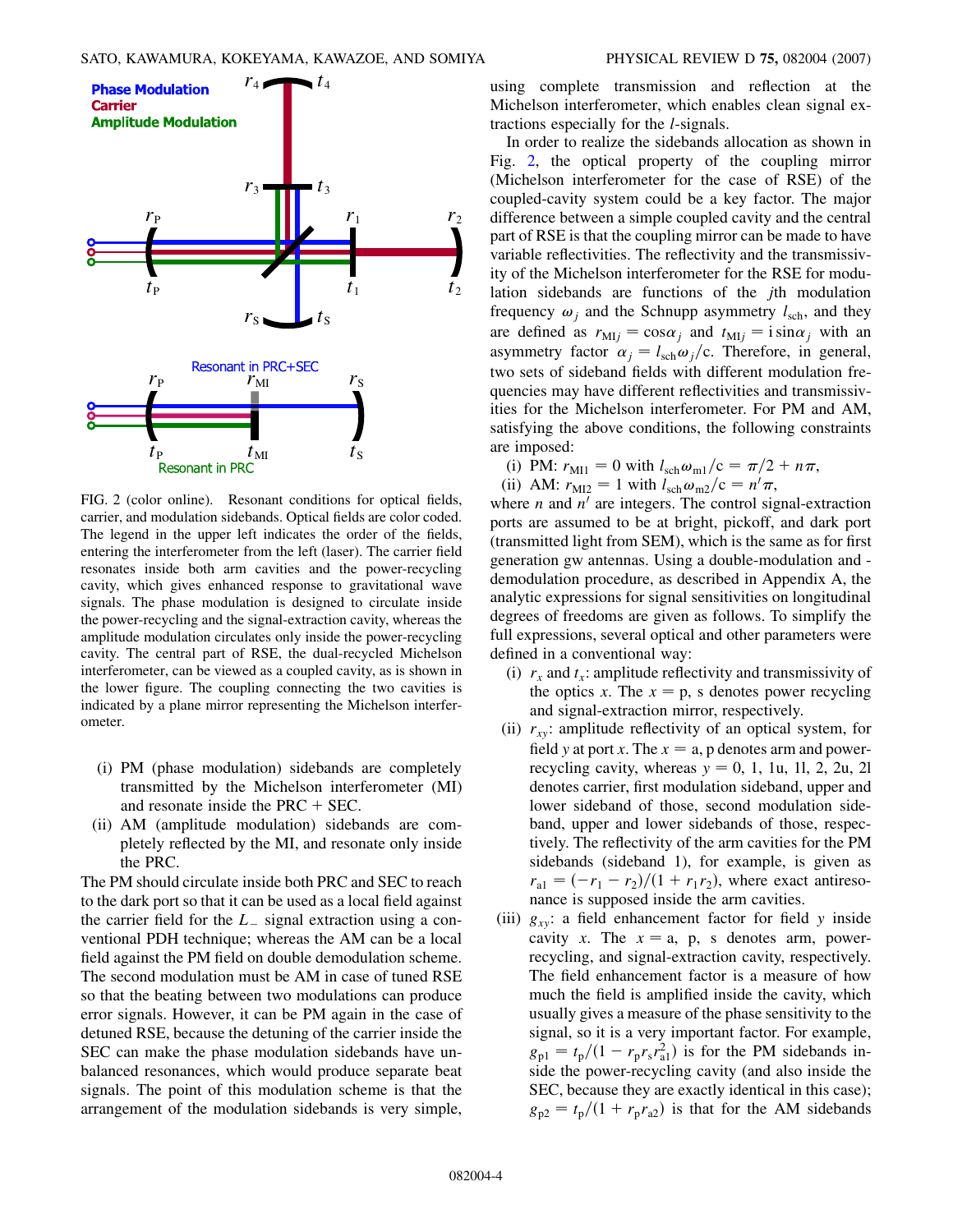inside the power-recycling cavity.

- (iv)  $\delta_i$ : the demodulation phases,  $i = 1, 2$  for PM (modulation 1) and AM (modulation 2).
- (v)  $V_{xy}$ : the demodulated signal at signal port *x* ("b" for bright, "o" for pickoff, and "d" for dark port) with demodulation scheme *y* (''s'' for single demodulation and ''d'' for double demodulation).

At the bright port, the sensitivities of the extracted signal  $V_{\text{bd}}$  for  $l_{\text{p}}$ ,  $l_{-}$ , and  $l_{\text{s}}$  are given as

$$
\frac{\partial V_{\text{bd}}}{\partial l_{\text{p}}} \propto 8(g_{\text{p1}}^2 r_{\text{a1}}^2 r_{\text{s}} r_{\text{p2}} + r_{\text{p1}} g_{\text{p2}}^2 r_{\text{a2}}) \cos \delta_1 \cos \delta_2
$$
  

$$
\frac{\partial V_{\text{bd}}}{\partial l_{\text{s}}} \propto 8 g_{\text{p1}}^2 r_{\text{s}} r_{\text{a1}}^2 r_{\text{p2}} \cos \delta_1 \cos \delta_2
$$
  

$$
\frac{\partial V_{\text{bd}}}{\partial l_{-}} \propto 4 g_{\text{p1}}^2 r_{\text{a1}} r_{\text{p2}} (1 - r_{\text{s}}^2 r_{\text{a1}}^2) \sin \delta_1 \cos \delta_2,
$$

respectively. The signals at the pickoff port contain similar information as follows:

*@V*od

$$
\frac{\partial V_{\text{od}}}{\partial l_{\text{p}}} \propto 8 \frac{r_{\text{p}}}{t_{\text{p}}} g_{\text{p1}} g_{\text{p2}} (g_{\text{p1}} r_{\text{s}} r_{\text{a1}}^2 + g_{\text{p2}} r_{\text{a2}}) \cos \delta_1 \cos \delta_2
$$
  

$$
\frac{\partial V_{\text{od}}}{\partial l_{\text{s}}} \propto 8 \frac{r_{\text{p}}}{t_{\text{p}}} g_{\text{p1}}^2 g_{\text{p2}} r_{\text{s}} r_{\text{a1}}^2 \cos \delta_1 \cos \delta_2
$$
  

$$
\frac{\partial V_{\text{od}}}{\partial l_{-}} \propto 4 \frac{r_{\text{p}}}{t_{\text{p}}} g_{\text{p1}}^2 g_{\text{p2}} r_{\text{a1}} (1 + r_{\text{s}}^2 r_{\text{a1}}^2) \sin \delta_1 \cos \delta_2,
$$

with slight differences that can be used to determine the polarity of the signal. In contrast, for the signals at the dark port, the signals are given as

$$
\frac{\partial V_{\rm dd}}{\partial l_{\rm p}} = 0 \qquad \frac{\partial V_{\rm dd}}{\partial l_{\rm s}} = 0
$$

$$
\frac{\partial V_{\rm dd}}{\partial l_{\rm -}} \propto 4g_{\rm pl}t_{\rm s}r_{\rm al}g_{\rm p2}g_{\rm s2}r_{\rm a2}\sin\delta_1\cos\delta_2.
$$

When the carrier and the modulation sidebands are on exact resonance or antiresonance inside the arm cavities, PRC and SEC, all parameters appearing in the above expressions become real quantities, so the signal sensitivities of demodulated signals depend only on the demodulation phases  $\delta_i$ . For example, for  $l_p$  and  $l_s$ , both error signals show the same dependences on the  $\delta_i$ , which means that the two signals are completely ''linearly dependent,'' in terms of demodulation phases, though the signal sensitivities are slightly different due to the finesse difference between PRC and SEC. Therefore, in this situation, it is quite difficult to extract two independent error signals for the PRC and SEC lengths.

### **B. ''Delocation''**

The idea to resolve this problem is to make use of an offresonant condition of the light field(s). The simple way to realize this condition is to make the coupling cavity offresonant for rf sidebands by a macroscopic detuning, as is shown in Fig. [3.](#page-4-0) The resonance condition of the carrier in the two cavities are maintained whereas the rf sidebands are slightly detuned inside the power-recycling cavity by changing the position of PRM [\[14\]](#page-8-13). This process, macroscopic detuning, will be named Delocation in the following.

Now the modified expressions for the error signals become somewhat more complex, as follows. For the signals at the bright port, the expressions are given as

$$
\frac{\partial V_{bd}}{\partial l_p} \propto 8 \text{Re}[(g_{p1}^2 r_s r_{a1}^2 r_{p2u} + r_{p1} g_{p2u}^2 r_{a2} e^{-i\Delta_2}) e^{-i\delta_2}] \cos \delta_1
$$
  
\n
$$
\frac{\partial V_{bd}}{\partial l_s} \propto 8 \text{Re}[g_{p1}^2 r_s r_{a1}^2 r_{p2u} e^{-i\delta_2}] \cos \delta_1
$$
  
\n
$$
\frac{\partial V_{bd}}{\partial l_-} \propto -4 \text{Im}[g_{p1}^2 r_{a1} (e^{-i\Delta_1} - r_s^2 r_{a1}^2 e^{i\Delta_1}) e^{-i\delta_1}]
$$
  
\n
$$
\times \text{Re}[r_{p2u} e^{-i\delta_2}].
$$

There are two effects: one is a slight off-resonance condition for AM appearing in  $g_{p2u}$ ,  $r_{p2u}$ , and  $\Delta_2$ , the other is the macroscopically extended PRC length for PM, typically appearing on  $\Delta_1$ . Now  $g_{p2u} = t_p/(1 + r_p r_{a2}e^{-i\Delta_2})$  and  $r_{p2u} = (r_p - r_{a2}e^{-i\Delta_2})/(1 + r_p r_{a2}e^{-i\Delta_2})$ , field enhancement factor and reflectivity at the bright port for AM side-

<span id="page-4-0"></span>

FIG. 3 (color online). The schematic of the idea ''Delocation.'' The same color coding and legend as in Fig. [2](#page-3-0) are used. The goal is to make (only) one of the modulations slightly off-resonant inside the cavity. By giving the same amount of macroscopic displacements to PRM and SEM, only AM sidebands will be detuned inside the power-recycling cavity, without affecting the PM sidebands and of course the carrier. The translation to the coupled cavity is also shown.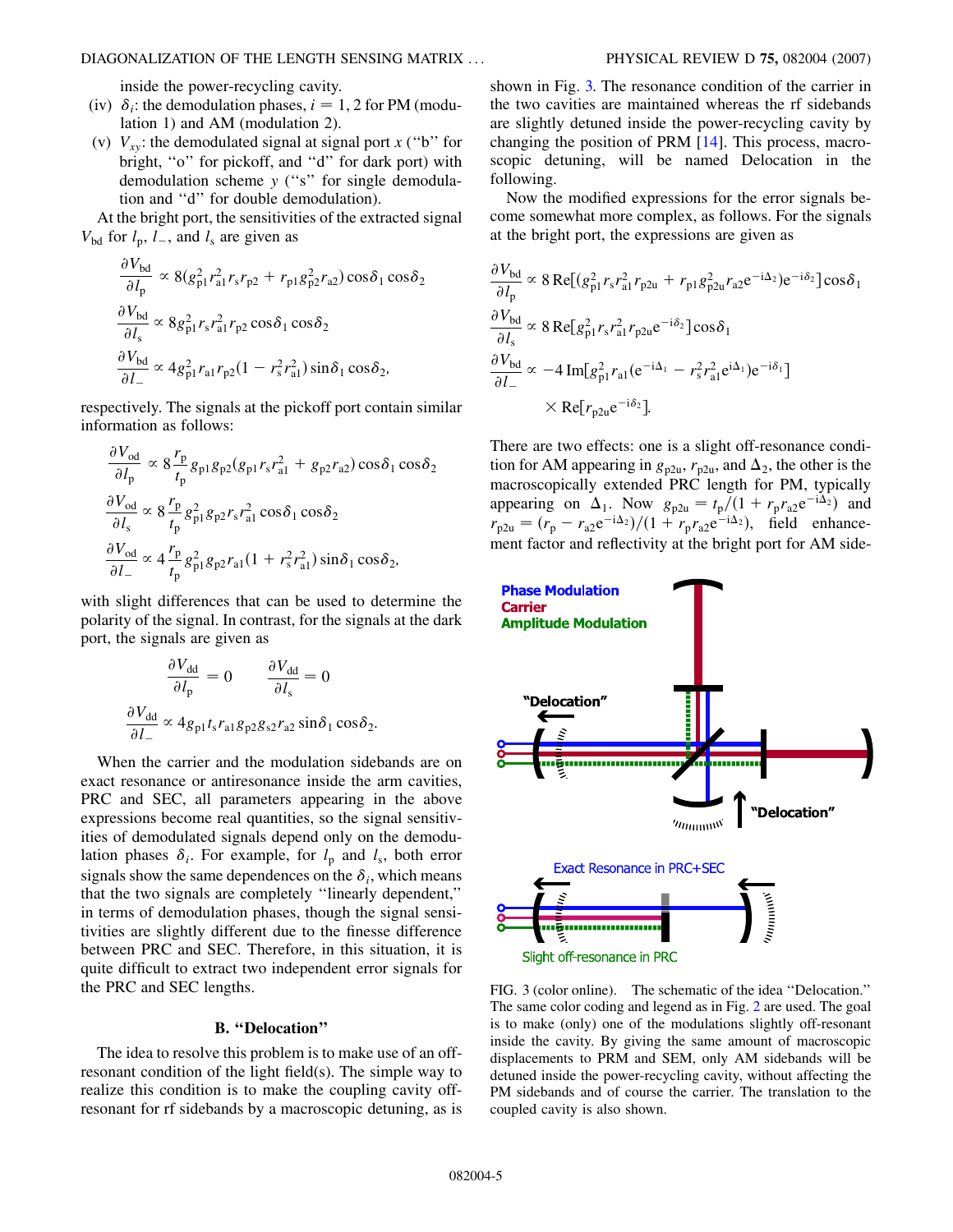bands, respectively, have complex values instead of real values. The delocation effect is included in the delocation phase  $\Delta_1 = l_{\text{del}} \omega_1/c$  and  $\Delta_2 = l_{\text{del}} \omega_2/c$ , where  $l_{\text{del}}$  is a macroscopic delocation. The signals at the pickoff port are again similar to those at the bright port as follows:

$$
\frac{\partial V_{\text{od}}}{\partial l_{\text{p}}} \propto 8 \frac{r_{\text{p}}}{t_{\text{p}}} g_{\text{p1}} \text{Re}[g_{\text{p2u}}(g_{\text{p1}} r_{\text{s}} r_{\text{a1}} + g_{\text{p2u}} r_{\text{a2}} e^{-i\Delta_{2}}) e^{-i\delta_{2}}]
$$
\n
$$
\times \cos \delta_{1}
$$
\n
$$
\frac{\partial V_{\text{od}}}{\partial l_{\text{s}}} \propto 8 \frac{r_{\text{p}}}{t_{\text{p}}} g_{\text{p1}}^{2} r_{\text{s}} r_{\text{a1}}^{2} \text{ Re}[g_{\text{p2u}} e^{-i\delta_{2}}] \cos \delta_{1}
$$
\n
$$
\frac{\partial V_{\text{od}}}{\partial l_{-}} \propto -4 \frac{r_{\text{p}}}{t_{\text{p}}} g_{\text{p1}}^{2} r_{\text{a1}} \text{ Im}[(e^{i\Delta_{1}} - r_{\text{s}}^{2} r_{\text{a1}}^{2} e^{-i\Delta_{1}}) e^{-i\delta_{1}}]
$$
\n
$$
\times \text{Re}[g_{\text{p2u}} e^{-i\delta_{2}}].
$$

As for the signals at the dark port,

$$
\frac{\partial V_{\text{dd}}}{\partial l_{\text{p}}} = 0 \qquad \frac{\partial V_{\text{dd}}}{\partial l_{\text{s}}} = 0
$$

$$
\frac{\partial V_{\text{dd}}}{\partial l_{-}} \propto 4g_{\text{p1}}t_{\text{s}}r_{\text{a1}} \text{ Re}[g_{\text{p2u}}g_{\text{s2u}}r_{\text{a2}}e^{-i\delta_{2}}] \sin \delta_{1}.
$$

This is because the relative phase between the carrier and modulation sidebands changes by applying the delocation. This also affects the demodulated signals as is shown above; however, the point is that the effect is different for all three signals. In other words, the optimum demodulation phase that maximizes these two signals can differ, depending on the degrees of delocation  $\Delta_i$ . The  $l_p$  and  $l_s$ signals, for example, show exactly the same dependencies on  $\delta_1$ , whereas different dependencies on  $\delta_2$  due to the complex quantities of  $r_{p2u}$ ,  $g_{p2u}$ , and  $\Delta_i$ . Therefore, by choosing an appropriate delocation phase, one can find an optimum demodulation phase where undesired signal disappear. Making use of these aspects, exact diagonalization of the sensing matrix is possible. The optimum delocation  $\Delta_i$  is completely dependent on the optical parameters of the RSE interferometer.

Thus, the error signals for  $l_p$  and  $l_s$  can be separated by delocating the cavity properly, for the same reason with the coupled-cavity case [[14](#page-8-13)]. In addition, the *l*- signal appears nearly in the quadrature phase for  $\delta_1$ , which is almost orthogonal to the other two signals extracted with exact in-phase demodulation. Therefore,  $l_{-}$  is also readily distinguishable from  $l_p$  and  $l_s$ . In order to utilize this condition, it is important that modulation 1 is satisfying a particular resonance condition, otherwise the in-phase conditions for  $l_p$  and  $l_s$  do not hold. It is also important that modulation 2 does not reach the dark port, which means that there is in principle no signal at dark port for  $l_p$  and  $l_s$ . This fact is also beneficial for clean signal extraction and robustness of the signal sensing matrix, which is another significant merit of this sensing scheme.

The numerical result of the sensing matrix is shown in Table III. A sensing matrix using the preliminary control scheme for LCGT is cited in Table II for comparison. In Table III, the signal sensitivities given by analytical expressions are listed together with the numerical results using the FINESSE simulation software. Analytical expressions for *L*-signals and *l*-signals with single demodulation are given in Appendix C. The off-diagonal values show quite a good agreement between the two methods. Slight differences in some of the off-diagonals are due to the different resonant conditions of two sets of sidebands for the arm cavities.

#### **IV. CONCLUSION**

A novel longitudinal sensing scheme for tuned RSE was newly proposed. In order to extract the error signals for the central part of the RSE interferometer, phase and amplitude modulations are suggested for the double-modulation scheme. Based on the concept of the PDH scheme, very simple allocations of the two sets of modulation sidebands are implemented, which enable an almost diagonal sensing matrix, a feature improved further by the delocation technique.

TABLE II. The length sensing matrix of preliminary control design for LCGT [\[15\]](#page-8-14). Five signals are extracted from each port, using the particular demodulation scheme with some demodulation phase(s) (shown in degree) to provide appropriate error signals. The matrix elements are normalized so that the diagonal elements become unity. The simulation software FINESSE was used to calculate the matrix elements. This design was also based on a doublemodulation and demodulation scheme, but with different optical and modulation parameters. There were significant admixtures of the  $\phi_p$  degree of freedom to the extracted signals for  $\phi$ and  $\phi_s$ .

| Port          | Demodulation | $\delta_1$ | $\delta$    | $\partial/\partial\Phi_+$ | $\partial/\partial\Phi_{-}$                                                        | $\partial/\partial \phi_{\rm n}$ | $\partial/\partial \phi_-$                                                             | $\partial/\partial \phi_{s}$ |
|---------------|--------------|------------|-------------|---------------------------|------------------------------------------------------------------------------------|----------------------------------|----------------------------------------------------------------------------------------|------------------------------|
| <b>Bright</b> | Single       |            | $95 \cdots$ |                           |                                                                                    |                                  | $-4 \times 10^{-6}$ 6 × 10 <sup>-6</sup> - 5 × 10 <sup>-4</sup> - 1 × 10 <sup>-4</sup> |                              |
| Dark          | Single       | 45         | $\cdots$    | 0                         | $\sim$ 1.0 $\sim$ 0.0 $\sim$                                                       |                                  | 0 $1 \times 10^{-3}$                                                                   | $\Omega$                     |
| Dark          | Double       |            |             |                           |                                                                                    |                                  | 135 270 $8 \times 10^{-3} - 3 \times 10^{-4}$ 1 $-3 \times 10^{-2} - 6 \times 10^{-2}$ |                              |
| Pickoff       | Double       |            |             |                           | 67 180 $1 \times 10^{-2}$ $8 \times 10^{-3}$                                       | $1 \times 10^{0}$                |                                                                                        | 1 $6 \times 10^{-2}$         |
| <b>Bright</b> | Double       |            |             |                           | 277 180 $4 \times 10^{-3}$ $1 \times 10^{-3}$ $1 \times 10^{0}$ $1 \times 10^{-1}$ |                                  |                                                                                        |                              |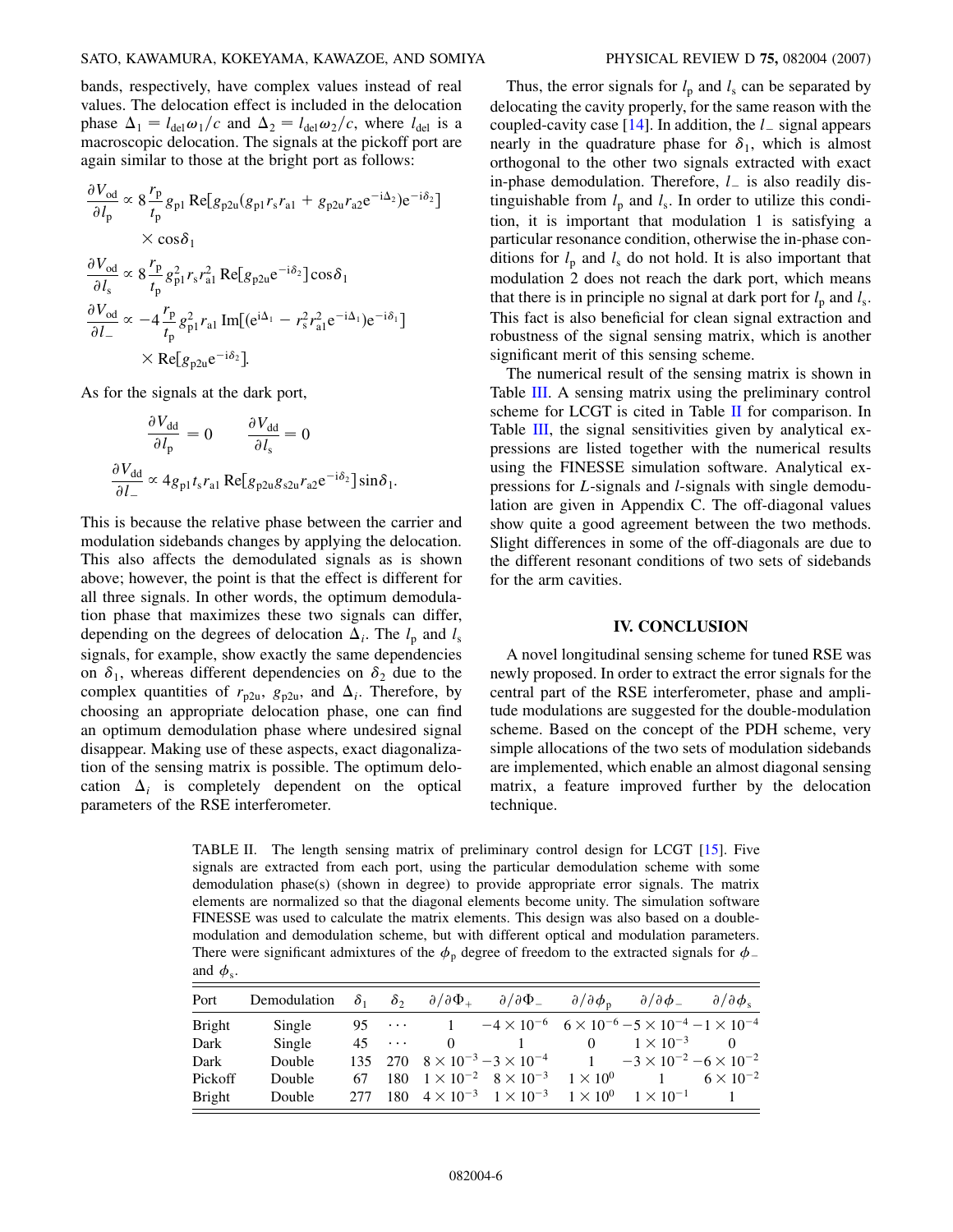TABLE III. The numerical results of the length sensing matrix with the newly proposed sensing scheme. The numerical results using FINESSE software are also listed in **bold** form. Design values for LCGT were used for this calculation as optical parameters;  $r_1$  $r_3 = 0.996\,000$ ,  $r_2 = r_4 = 0.999\,950$ ,  $r_p = 0.80$ , and  $r_s = 0.77$ . Throughout these calculations, the interferometer was assumed to be lossless for simplicity. The delocation *l*<sub>del</sub> was chosen to give an optimized signal size [\[14\]](#page-8-13), which corresponds to the delocation phase  $\Delta_1 = 0.216$ ° and  $\Delta_2 = 1.296$ °. The important contrast is that the signals for  $\phi_p$ ,  $\phi_\text{-}$ , and  $\phi_s$  are now almost completely separated.

| Port          | Demodulation | $\delta_1$ | $\delta_2$ | $\partial/\partial \Phi_+$ | $\partial/\partial\Phi_{-}$ | $\partial/\partial \phi_{\rm p}$ | $\partial/\partial \phi_-$ | $\partial/\partial \phi_{\rm s}$ |
|---------------|--------------|------------|------------|----------------------------|-----------------------------|----------------------------------|----------------------------|----------------------------------|
| <b>Bright</b> | Single       | 1.06       | $\cdots$   |                            | $\Omega$                    | $3.56 \times 10^{-3}$            |                            | $2.56 \times 10^{-3}$            |
|               |              | 3.56       | $\cdots$   |                            | ${<}10^{-14}$               | $3.56 \times 10^{-3}$            | ${<}10^{-9}$               | $2.56 \times 10^{-3}$            |
| Dark          | Single       | 90.0       | $\cdots$   | $\theta$                   |                             | 0                                | $1.00 \times 10^{-3}$      | 0                                |
|               |              | 90.0       | $\cdots$   | $<$ $10^{-17}$             |                             | $<$ 10 <sup>-19</sup>            | $1.00 \times 10^{-3}$      | $<$ 10 <sup>-19</sup>            |
| Pickoff       | Double       | 3.32       | $-69.2$    | $1.00 \times 10^{-3}$      |                             |                                  |                            | $\Omega$                         |
|               |              | 3.56       | $-69.2$    | $1.00 \times 10^{-3}$      | ${<}10^{-11}$               |                                  | ${<}10^{-13}$              | ${<}10^{-14}$                    |
| Dark          | Double       | 90.0       | 22.0       |                            | $1.00 \times 10^{-3}$       | $\Omega$                         |                            | $\Omega$                         |
|               |              | 90.0       | 21.8       | ${<}10^{-10}$              | $1.00 \times 10^{-3}$       | $<$ 10 $^{-6}$                   |                            | ${<}10^{-13}$                    |
| Pickoff       | Double       | 3.32       | $-28.0$    | $1.00 \times 10^{-3}$      | 0                           | $\Omega$                         |                            |                                  |
|               |              | 3.56       | $-28.0$    | $1.15 \times 10^{-3}$      | $<$ 10 <sup>-9</sup>        | $<$ 10 <sup>-13</sup>            | $<$ 10 $^{-8}$             |                                  |

## **ACKNOWLEDGMENTS**

The authors are grateful to Albrecht Rüdiger for helpful discussions and comments. This research is supported in part by a Grant-in-Aid for Scientific Research on Priority Areas (415) of the Ministry of Education, Culture, Sports, Science and Technology, from Japan and also partially supported by National Science Foundation cooperative agreement No. PHY-0107417 from U.S. funding.

## **APPENDIX A: DOUBLE-MODULATION AND -DEMODULATION**

In general, double modulation could be an arbitrary combination of phase and amplitude modulations; however, in this paper phase and amplitude modulations are assumed for double modulation.

Incoming laser light (carrier) is modulated using electrooptic modulators to produce modulation sidebands. To avoid the generation of subsidebands (sideband of sideband), parallel modulation instead of series modulation should be used. As a result, input fields will take the form

$$
E_{\rm in} = E_0 e^{i\Omega_0 t} \rightarrow E_0 (1 + \Gamma_2 \cos(\omega_2 t)) e^{i(\Omega_0 t + \Gamma_1 \cos(\omega_1 t))}
$$
  
\n
$$
\approx E_0 e^{i\Omega_0 t} \Biggl\{ 1 + i\Gamma_1 (e^{i\omega_1 t} + e^{-i\omega_1 t})
$$
  
\n
$$
+ \frac{\Gamma_2}{2} (e^{i\omega_2 t} + e^{-i\omega_2 t}) \Biggr\}
$$
  
\n
$$
\equiv E_0 e^{i\Omega_0 t} + E_1 e^{i(\Omega_0 + \omega_1)t} + E_1 e^{i(\Omega_0 - \omega_1)t}
$$
  
\n
$$
+ E_2 e^{i(\Omega_0 + \omega_2)t} + E_2 e^{i(\Omega_0 - \omega_2)t},
$$

where the modulation depths  $\Gamma_i$  for the two modulations were assumed to be small enough so that the above approximation holds. Then these five frequencies of electric fields will have different responses from an optical system (RSE interferometer, in this case) depending on the optical frequencies. So the output fields will have the form of

$$
E_{\text{out}} = E_0 H_{x0} e^{i\Omega_0 t} + E_1 H_{x1u} e^{i(\Omega_0 + \omega_1)t} + E_1 H_{x11} e^{i(\Omega_0 - \omega_1)t} + E_2 H_{x2u} e^{i(\Omega_0 + \omega_2)t} + E_2 H_{x21} e^{i(\Omega_0 - \omega_2)t},
$$

where  $H_{xy}$  is a response of the field  $y$  (0 for carrier, 1u for upper and 1l for lower sideband of first modulation, 2u and 2l for those of second modulation) from incident point to the signal port *x*.

The reflection and pickoff ports are dedicated as signalextraction ports, from which portions of the light fields are picked up, received with the photodetector, and then demodulated by a mixer with a local rf signal to produce error signals. The demodulated signals that are extracted from beat signals between the carrier and the phase modulation sidebands are given in general form as

$$
V_{xd} = 2 \operatorname{Re} [((E_1 H_{x11})^* E_2 H_{x2u}+ (E_2 H_{x21})^* E_1 H_{x1u}) e^{-i\delta_1} e^{-i\delta_2} + ((E_1 H_{x1u})^* E_2 H_{x2u}+ (E_2 H_{x21})^* E_1 H_{x11}) e^{i\delta_1} e^{-i\delta_2}]= E_0^2 \Gamma_1 \Gamma_2 \operatorname{Im} [(H_{x1u} H_{x2u} - H_{x2u} H_{x1u}) e^{-i\delta_1} e^{-i\delta_2}+ (H_{x11} H_{x2u} - H_{x2u} H_{x11}) e^{i\delta_1} e^{-i\delta_2}].
$$

where  $x$  denotes signal port, second subscript "d" means double demodulation (''s'' for single demodulation), and  $\delta_i$  is a demodulation phase;  $\delta_i = 0$  corresponds to in-phase and  $\delta_i = \pi/2$  to quadrature-phase demodulation.

The signal sensitivities to particular length changes are given by differentiating the above signal with corresponding degrees of freedom as

$$
\frac{\partial V_{xd}}{\partial \phi_z} \propto \text{Im} \bigg[ \frac{\partial}{\partial \phi_z} (H_{x1u} H_{x2u} - H_{x2u} H_{x1u}) e^{-i\delta_1} e^{-i\delta_2} + \frac{\partial}{\partial \phi_z} (H_{x11} H_{x2u} - H_{x2u} H_{x11}) e^{i\delta_1} e^{-i\delta_2} \bigg]
$$

where  $\zeta$  is the phase degree of freedom associated with the cavity lengths. The ideal demodulation process is assumed here, so all detection and demodulation efficiencies are set to be unity.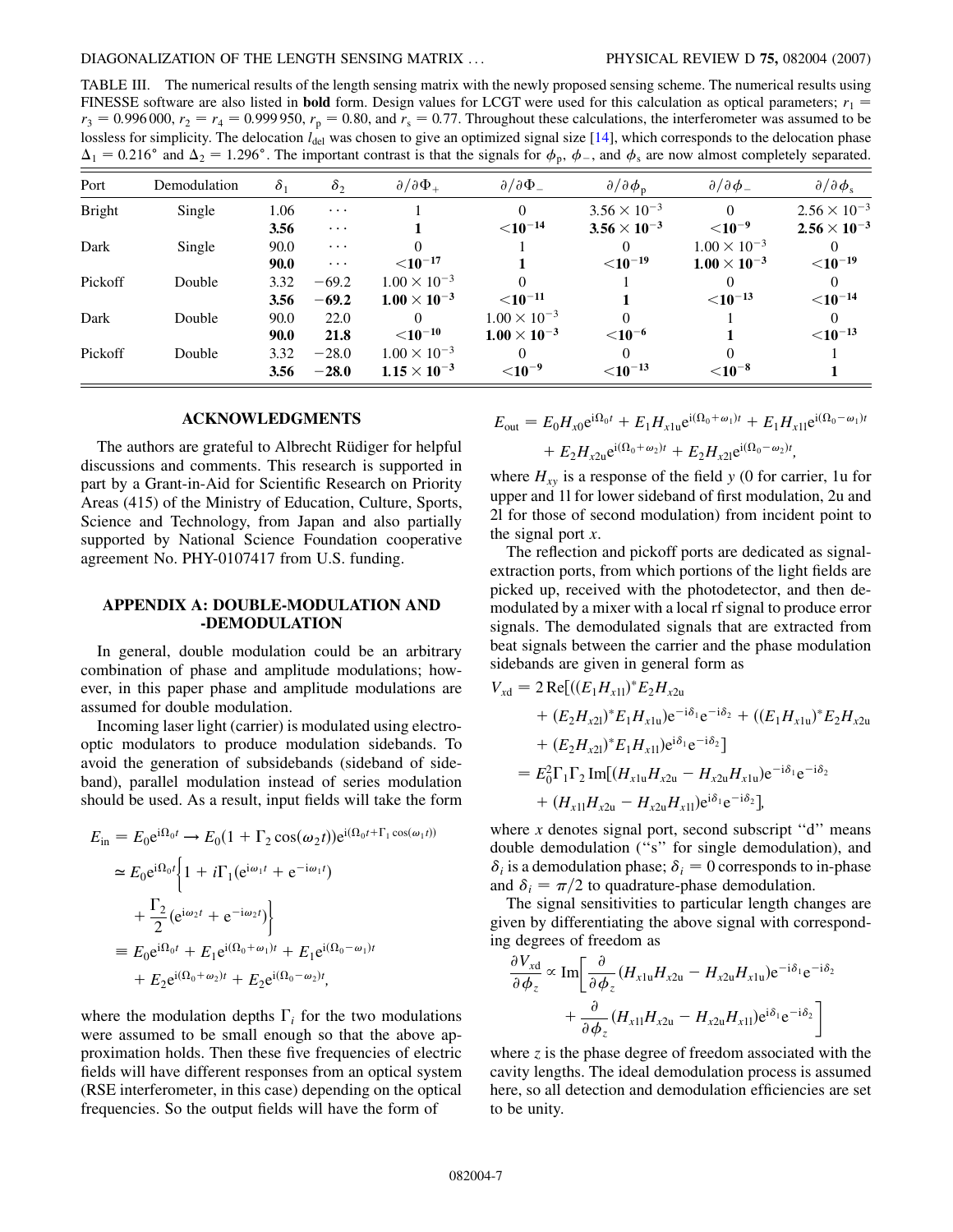# **APPENDIX B: COMPLETE EXPRESSIONS OF THE RSE INTERFEROMETER**

The optical-frequency-dependent transfer functions of the light fields from the input to all three signal ports are given in general form as

$$
H_{\text{by}}(\Phi_{i},\phi_{i}) = \frac{-r_{\text{p}} + \{\frac{1}{2}(r_{\text{a}2}(\Phi_{2})e^{-i\phi_{2}} + r_{\text{a}1}(\Phi_{1})e^{-i\phi_{1}}) + \frac{(1/4)r_{\text{s}}(r_{\text{a}2}(\Phi_{2})e^{-i\phi_{2}} - r_{\text{a}1}(\Phi_{1})e^{-i\phi_{1}})(r_{\text{a}2}(\Phi_{2})e^{-i\phi_{4}} - r_{\text{a}1}(\Phi_{1})e^{-i\phi_{3}})}{1 - (1/2)r_{\text{s}}(r_{\text{a}2}(\Phi_{2})e^{-i\phi_{4}} + r_{\text{a}1}(\Phi_{1})e^{-i\phi_{3}})\}}
$$
\n
$$
H_{\text{oy}}(\Phi_{i},\phi_{i}) = \frac{t_{\text{p}}}{1 - r_{\text{p}}\{\frac{1}{2}(r_{\text{a}2}(\Phi_{2})e^{-i\phi_{2}} + r_{\text{a}1}(\Phi_{1})e^{-i\phi_{1}}) + \frac{(1/4)r_{\text{s}}(r_{\text{a}2}(\Phi_{2})e^{-i\phi_{2}} - r_{\text{a}1}(\Phi_{1})e^{-i\phi_{1}})(r_{\text{a}2}(\Phi_{2})e^{-i\phi_{4}} - r_{\text{a}1}(\Phi_{1})e^{-i\phi_{3}})\}}{1 - (1/2)r_{\text{s}}(r_{\text{a}2}(\Phi_{2})e^{-i\phi_{4}} + r_{\text{a}1}(\Phi_{1})e^{-i\phi_{3}})\}}
$$
\n
$$
H_{\text{dy}}(\Phi_{i},\phi_{i}) = \frac{t_{\text{p}}}{1 - r_{\text{p}}\{\frac{1}{2}(r_{\text{a}2}(\Phi_{2})e^{-i\phi_{2}} + r_{\text{a}1}(\Phi_{1})e^{-i\phi_{1}}) + \frac{(1/4)r_{\text{s}}(r_{\text{a}2}(\Phi_{2})e^{-i\phi_{2}} - r_{\text{a}1}(\Phi_{1})e^{-i\phi_{1}})(r_{\text{a}2}(\Phi_{2})e^{-i\phi_{4}} - r_{\text{a}1}(\Phi_{1})e^{-i\phi_{3}})\}}{1 - (1/2)r_{\text{s}}(r_{\text{a}2}(\Phi_{2})e^{-i\
$$

where  $\phi_i = 2l_i\Omega/c$  and  $\Phi_i = 2L_i\Omega/c$  are the round-trip phase of the arm and recycling cavities. The definitions for  $L_i$ ,  $l_i$ are given in Fig. [1.](#page-0-1) The  $r_{ai}$  are the reflectivities of the arm cavities which are given as

$$
r_{a1}(\Phi_1) = \frac{-r_1 + r_2 e^{-i\Phi_1}}{1 - r_1 r_2 e^{-i\Phi_1}} \qquad r_{a2}(\Phi_2) = \frac{-r_3 + r_4 e^{-i\Phi_2}}{1 - r_3 r_4 e^{-i\Phi_2}}.
$$

## **APPENDIX C:** *L***-SIGNALS AND** *l***-SIGNALS WITH SINGLE DEMODULATION**

Using these transfer functions and the demodulation procedure (Appendix A), analytic expressions for signal sensitivities are calculated. The bright and dark port signals for the *L*-signals using single demodulations are given as

$$
\frac{\partial V_{\text{bs}}}{\partial L_{+}} \propto 2r_{2}(g_{p0}^{2}g_{a0}^{2}r_{p1} + 2r_{p0}g_{p1}^{2}g_{a1}^{2}r_{s}r_{a1})\cos\delta_{1} \qquad \frac{\partial V_{\text{bs}}}{\partial L_{-}} \propto 2r_{p0}g_{p1}^{2}g_{a1}^{2}r_{2} \text{Im}[(e^{i\Delta_{1}} - r_{s}^{2}r_{a1}^{2}e^{-i\Delta_{1}})e^{-i\delta_{1}}]
$$
\n
$$
\frac{\partial V_{\text{bs}}}{\partial l_{p}} \propto 4(-g_{p0}^{2}r_{a0}r_{p1} + r_{p0}g_{p1}^{2}r_{s}r_{a1}^{2})\cos\delta_{1} \qquad \frac{\partial V_{\text{bs}}}{\partial l_{s}} \propto 4(r_{p0}g_{p1}^{2}r_{s}r_{a1}^{2})\cos\delta_{1}
$$
\n
$$
\frac{\partial V_{\text{bs}}}{\partial l_{-}} \propto 2r_{p0}g_{p1}^{2}r_{a1} \text{ Im}[(e^{i\Delta_{1}} - r_{s}^{2}r_{a1}^{2}e^{-i\Delta_{1}})e^{-i\delta_{1}}] \qquad \frac{\partial V_{\text{ds}}}{\partial L_{+}} = 0 \qquad \frac{\partial V_{\text{ds}}}{\partial L_{-}} \propto -4g_{p0}g_{s0}g_{a0}^{2}r_{2}g_{p1}^{2}t_{s}r_{a1}\sin\delta_{1}
$$
\n
$$
\frac{\partial V_{\text{ds}}}{\partial l_{p}} = 0 \qquad \frac{\partial V_{\text{ds}}}{\partial l_{s}} = 0 \qquad \frac{\partial V_{\text{ds}}}{\partial l_{-}} \propto 2g_{p0}g_{s0}r_{a0}g_{p1}^{2}t_{s}r_{a1}\sin\delta_{1}.
$$

The sensitivities of the double demodulated signals for *L*-signals are given as

$$
\frac{\partial V_{bd}}{\partial L_{+}} \propto 4r_{2} \text{Re}[(2g_{p1}^{2}g_{a1}^{2}r_{a1}r_{s}r^{p2u} + r_{p1}g_{p2u}^{2}g_{a2}^{2}e^{-i\Delta_{2}})e^{-i\delta_{2}}]\cos\delta_{1}
$$
\n
$$
\frac{\partial V_{bd}}{\partial L_{-}} \propto -4 \text{Im}[g_{p1}^{2}g_{a1}^{2}r_{2}(e^{-i\Delta_{1}} - r_{s}^{2}r_{a1}^{2}e^{i\Delta_{1}})e^{-i\delta_{1}}] \text{Re}[r_{p2u}e^{-i\delta_{2}}]
$$
\n
$$
\frac{\partial V_{od}}{\partial L_{+}} \propto 4 \frac{r_{p}}{t_{p}} g_{p1}r_{2} \text{Re}[g_{p2u}(2g_{p1}g_{a1}^{2}r_{a1}r_{s} + g_{p2u}g_{a2}^{2}e^{-i\Delta_{2}})e^{-i\delta_{2}}]\cos\delta_{1}
$$
\n
$$
\frac{\partial V_{od}}{\partial L_{-}} \propto -4 \frac{r_{p}}{t_{p}} g_{p1}^{2}g_{a1}^{2}r_{2} \text{Im}[(e^{-i\Delta_{1}} - r_{s}^{2}r_{a1}^{2}e^{i\Delta_{1}})e^{-i\delta_{1}}] \text{Re}[g_{p2u}e^{-i\delta_{2}}]
$$
\n
$$
\frac{\partial V_{dd}}{\partial L_{-}} \propto -8g_{p1}t_{s}r_{a1}g_{a2}^{2}r_{2} \text{Re}[g_{p2u}g_{s2u}e^{-i\delta_{2}}] \sin\delta_{1}.
$$